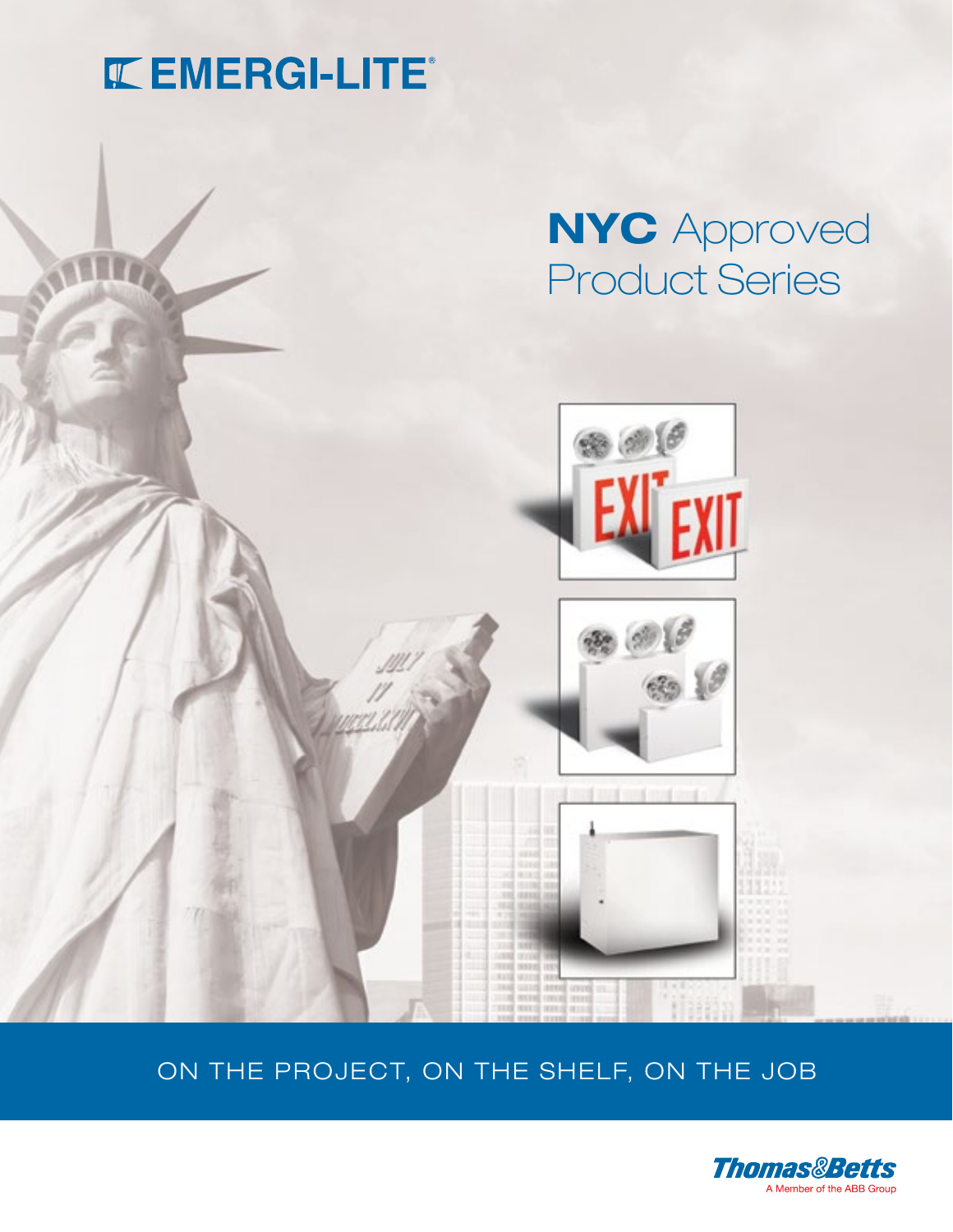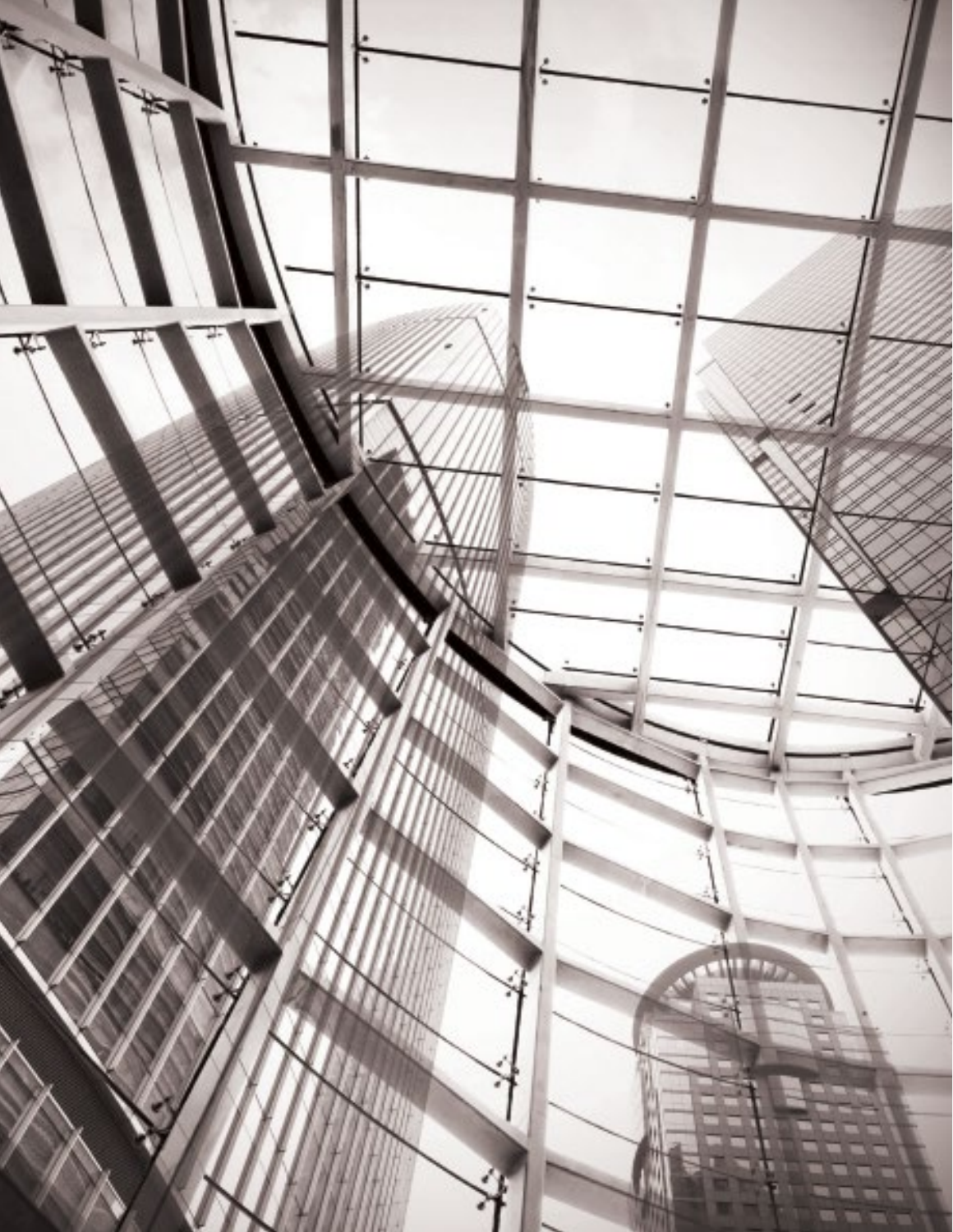# NYC APPROVED Table of Contents



NYC Approved LED Exit & Combo Series

P. 2

ククチング



FPDL Series Emergency Ballast

P. 5





Mini-Inverter Series

P. 8



NYC Approved LED Battery Series

P. 3



Revelation™ Series

Low Capacity

P. 9

Mini-Inverter Series



NYC Approved Total™ Edge Series

P. 4



Mini-Revelation™ Series

P. 7



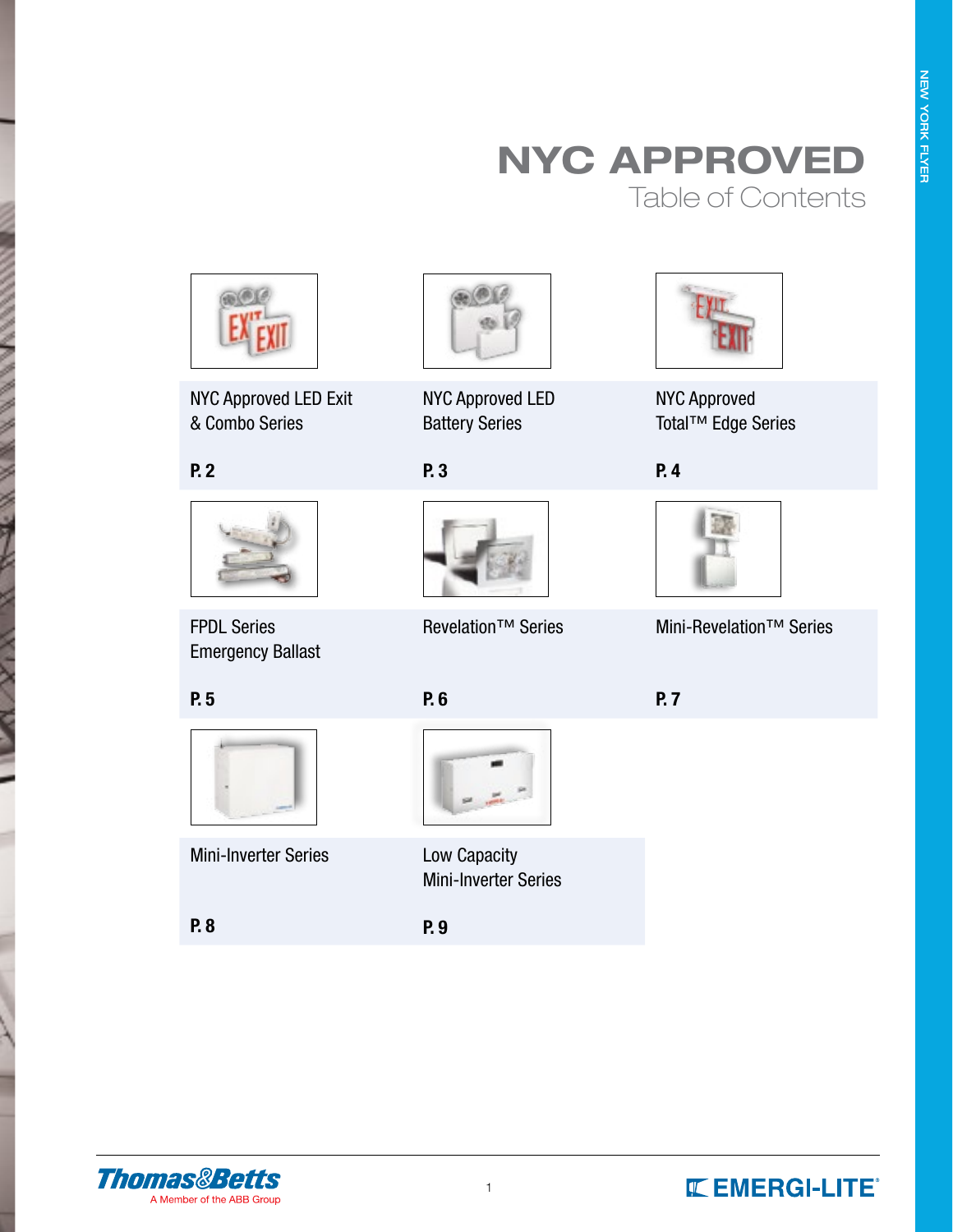





| TYPE: with a state of the contract of the contract of the contract of the contract of the contract of the contract of the contract of the contract of the contract of the contract of the contract of the contract of the cont |
|--------------------------------------------------------------------------------------------------------------------------------------------------------------------------------------------------------------------------------|
| NOTES: NOTES:                                                                                                                                                                                                                  |

NYC Approved LED Exit & Combo Units Commercial Unit Equipment Combination Emergency Light and 8" Exit Sign

The LED NYC Economizer™ Series are designed and manufactured specifically to meet New York City's local code requirements for places of public assembly. This series combines 7.2V, 2/3-heads emergency lighting with an 8 inch, Self-Powered exit sign in one compact easy-to-install unit. Also available in an 8 inch steel exit Self-Powered.

#### Features

- 20 gauge heavy duty steel case with white powder-coat finish
- Stencil face has 8" high letters and universal knock out chevrons
- 2 or 3 glare free, adjustable round heads
- Plastic lamp housing with rated 5VA flame retardant
- Exit Sign can be ceiling, end or wall mounted
- Combination units can be wall and side mounting
- 3 (1W) LED lamps, 100 lumens per lamp in combination heads
- LED Exit Legend illumination
- Single or double face universal design
- 120V/277V Operation standard
- Universal 120/277 VAC transformer required
- Nickel-Cadmium Battery
- Suitable for Damp Location
- Complies with NEC, Life Safety Code and OSHA
- UL924 Listed
- Unit has a three year full warranty (excluding lamps and pilot lights)
- Nickel-Cadmium battery has a five year full, plus five year pro-rata warranty Detailed warranty terms located at: www.emergi-lite.com/usa/files/EL\_Warranty.pdf

#### **Dimensions**

Dimensions are approximate and subject to change.



#### Unit Selection Chart

| <b>SERIES</b> | <b>DESCRIPTION</b>   | <b>COLOR</b> | <b>STENCIL</b> | <b>INPUT</b>                      |
|---------------|----------------------|--------------|----------------|-----------------------------------|
| 8NY-N-R-N     | 8" Exit Self-Powered | White        | Red            | 120/277VAC, 60Hz<br>0.034A/0.017A |
| 8NY-2/3R-LED  | 8" Combo 2/3 Heads   | White        | Red            | 120/277VAC, 60Hz<br>0.035A/0.016A |

Example: 8NY-N-R-N

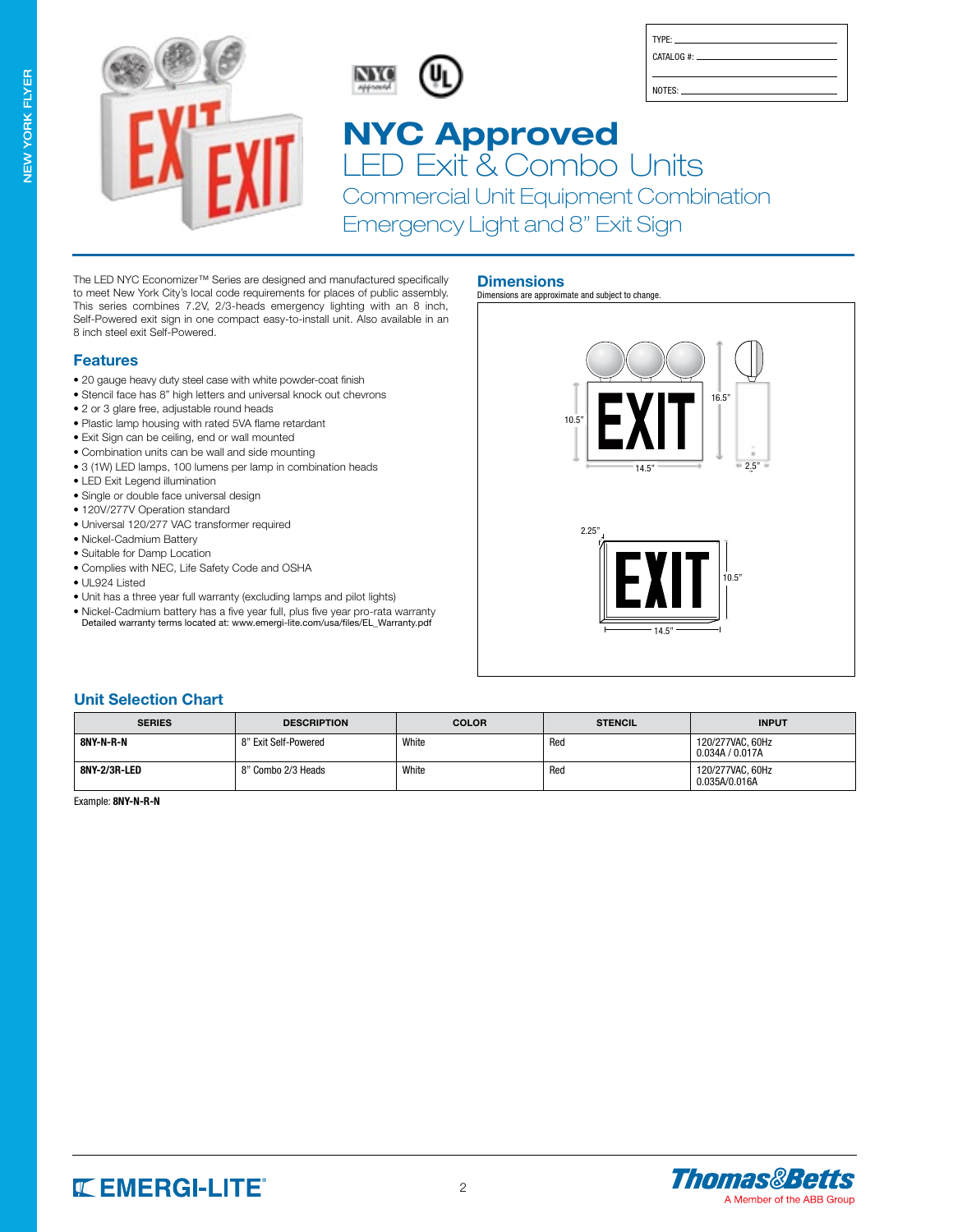

NYC Approved

LED Battery Series



#### Features

- Constructed of 20 guage heavy-duty steel and a durable white powder-coat finish
- The NYLED-2/3 unit is furnished with adjustable 2 or 3 glare free heads (1W LED) and the NYLED-2 unit is furnished with 2 (1W LED) heads
- Each head provides 100 lumens output
- 120V/277V Input standard
- Low voltage disconnect prevents over discharge of battery
- Brownout protection standard
- 3.6V Nickel-Cadmium battery
- UL924 Listed
- Complies with NEC, Life Safety Code and OSHA
- Unit has a three year full warranty (excluding lamps and fuses)
- Nickel-Cadmium battery has a five year full, plus five year pro-rata warranty Detailed warranty terms located at: www.emergi-lite.com/usa/files/EL\_Warranty.pdf

#### **Dimensions**

Dimensions are approximate and subject to change.



#### Unit Selection Chart

| <b>SERIES</b><br><b>D.C VOLTAGE</b> |      | <b>NUMBER OF HEADS</b> | <b>COLOR</b> |
|-------------------------------------|------|------------------------|--------------|
| NYLED-2                             | 3.6V | 2 X 1W LED lamps       | White        |
| NYLED-2/3                           | 3.6V | 3 X 1W LED lamps       | White        |

3

Example: NYLED-2



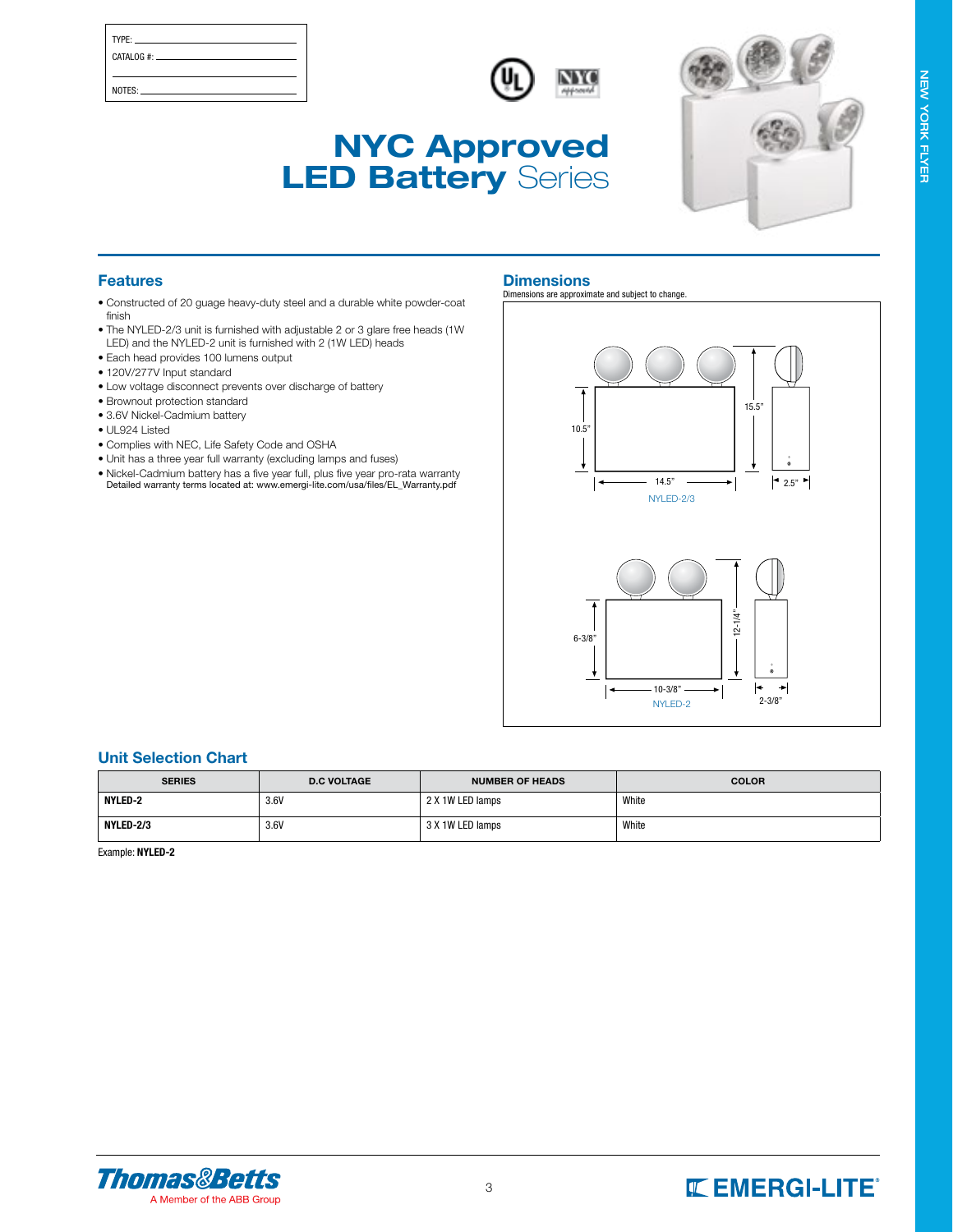



# NYC Approved Total Edge<sup>™</sup> Series

| $CATALOG$ #: $\qquad \qquad$ |  |
|------------------------------|--|
| NOTES: NOTES:                |  |

Surface and Recessed Mount Edge-Lit Exit Sign

#### Standard Features

- Universal mount, surface, recessed or end-mount
- High performance low power consumption LEDs
- Peel-off chevrons
- Special wording panel not available
- Suitable from Damp Location
- Complete product only available in single face red on clear
- Double face red on mirror panel sold separately

#### **Construction**

- Brushed aluminum housing, gray plastic end-caps, with high grade acrylic panel and thermoplastic canopy
- Choice of legend colors: red on clear on single face unit and red on mirror for double face panel

#### Electrical

- Dual-voltage input capability 120/277VAC
- Self-powered models feature battery delivering more than 90 minutes capacity in emergency mode

#### Installation

#### • Universal mount

 Surface mount: Pivoting panel design allows for surface installation in any applications, including ceilings and walls.

#### Semi recessed mount

 Includes back box and necessary hardware for joist or T-Bar\* ceilings and is vertically adjustable to install in most ceiling thickness. Mounting bars lock in place with two screws.

#### Listings

• UL924 Listed

#### **Warranty**

• 3-year limited warranty

Detailed warranty terms located at: www.emergi-lite.com/usa/files/EL\_Warranty.pdf

\* Not intended for closed ceilings such as sheet-rock or plaster.

#### Unit Selection Chart

| AG                                          | PN                  |              |              |                               |                                      |
|---------------------------------------------|---------------------|--------------|--------------|-------------------------------|--------------------------------------|
| <b>HOUSING COLOR</b>                        | <b>SERIES</b>       | <b>FACES</b> | <b>COLOR</b> | <b>PANEL BACKGROUND-COLOR</b> | LEGEND                               |
| $AG =$ Brushed aluminum<br>and gray end cap | $PN = Self-Powered$ | $1 =$ Single | $R = Red$    | $C = Clear$ (Single face)     | $8 = 8$ " with universal<br>chevrons |

PANEL: TEP2RM8= Panel only, double face red on mirror

| AG                                          | PN                  |                |              | CМ                                                     |                                      |
|---------------------------------------------|---------------------|----------------|--------------|--------------------------------------------------------|--------------------------------------|
| <b>HOUSING COLOR</b>                        | <b>SERIES</b>       | <b>FACES</b>   | <b>COLOR</b> | <b>PANEL BACKGROUND-COLOR</b>                          | <b>LEGEND</b>                        |
| $AG =$ Brushed aluminum<br>and gray end cap | $PN = Self-Powered$ | $3=$ Universal | $R = Red$    | $CM = Clear$ (Single face) and<br>Mirror (Double face) | $8 = 8$ " with universal<br>chevrons |

#### **Dimensions**

Dimensions are approximate and subject to change.



#### Unit Rating Chart

| <b>MODEL</b> |              | <b>AC SPECS</b>              |                           | <b>DC SPECS</b>                |                                    |
|--------------|--------------|------------------------------|---------------------------|--------------------------------|------------------------------------|
| Red          | Self-Powered | 120VAC, 60Hz<br>277VAC. 60Hz | 2.0-2.6W<br>$12.6 - 3.1W$ | Ni-Cd battery<br>Ni-Cd battery | Min. 90 Minutes<br>Min. 90 Minutes |

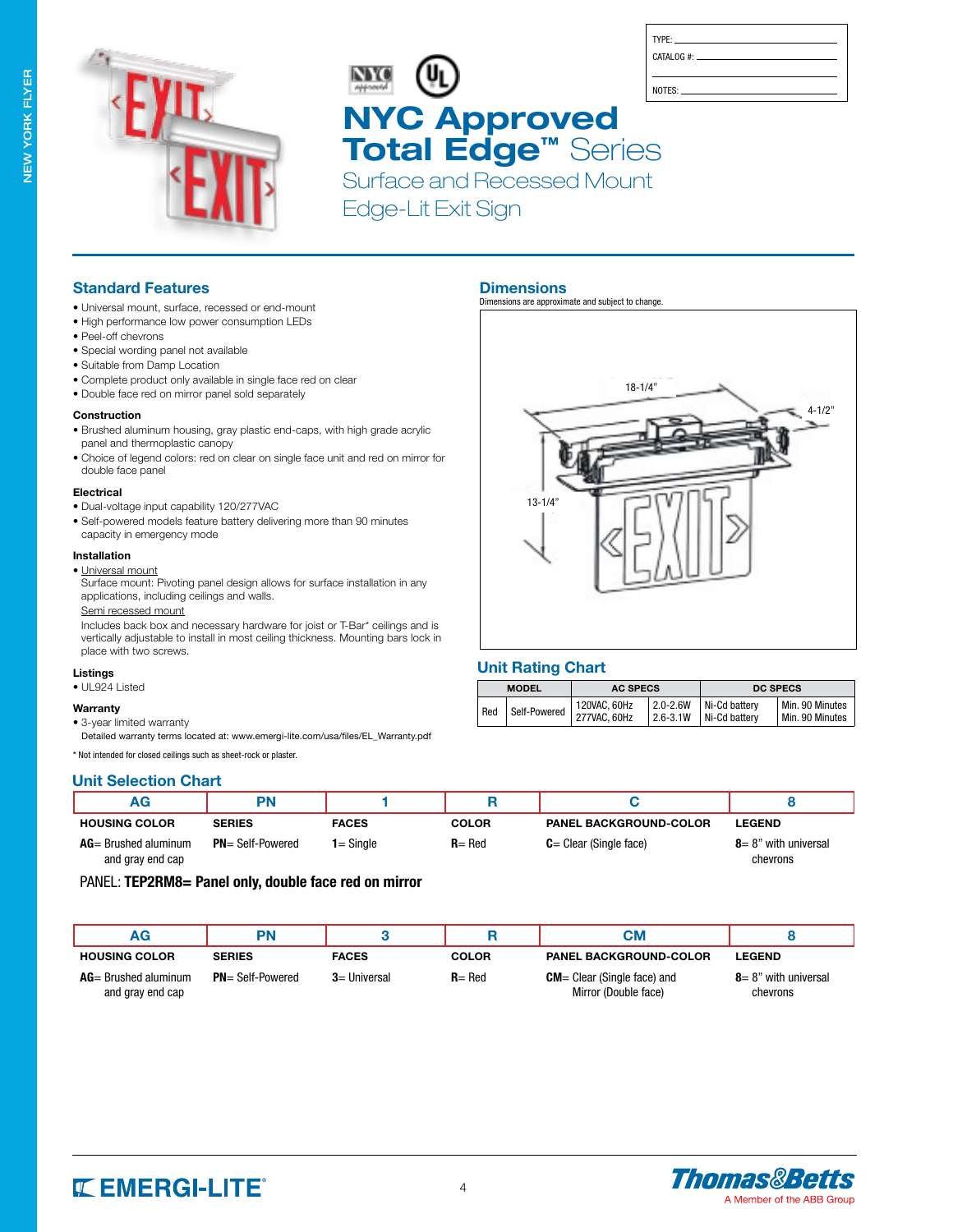| TYPE: The contract of the contract of the contract of the contract of the contract of the contract of the contract of the contract of the contract of the contract of the contract of the contract of the contract of the cont |
|--------------------------------------------------------------------------------------------------------------------------------------------------------------------------------------------------------------------------------|
|                                                                                                                                                                                                                                |
|                                                                                                                                                                                                                                |
| NOTES:                                                                                                                                                                                                                         |



**FPDL** Series

Fluorescent Emergency Lighting Ballasts

#### Six models meet different application requirements:

- FPDL-32 500 lumens emergency ballast operates with most 2'-4' T8 linear fluorescent lamps and also with 28W T5 lamps
- FPDL/U 1400 lumens emergency ballast operates with most 2'-4' T8 and T5 linear fluorescent lamps and also with most 4-pin compact fluorescent lamps
- FPDL13-42-N 650 lumens emergency ballast operates with most 13-42W 4-pin quad and triple tube fluorescent lamps with one or two lamps (max. 18W)
- FPDL-28 700 lumens emergency ballast operates with most 2'-4' T8 and T5 linear fluorescent lamps
- FPDL-HL-N is a high-output emergency ballast capable of producing up to 3000 lumens

#### Features

- Compatible with standard, energy-saving, dimming and electronic AC ballasts
- Can be wired to operate with switched, un-switched or normally-off fixtures without affecting normal operation
- Sealed, maintenance-free Nickel-Cadmium batteries
- Upon failure of AC power, the FPDL-32 model automatically switch to emergency mode, maintaining illumination of one lamp within the fixture. FPDL/U, FPDL13-42-N, FPDL-28 and FPDL-HL-N units will maintain operation of one or two lamps when switched to the emergency mode
- When AC power is restored, the FPDL Series automatically returns the fluorescent lamps to normal operating mode and the solid state charger begins recharging the battery
- Self-contained in one compact housing for easy installation and maximum mounting flexibility
- UL Listed for damp locations to Standard 924; complies with NEC, Life Safety Code and OSHA, and field installation
- 3-year full warranty
- Each unit is fully computer tested

#### Accessories (order as a separate item)

| <b>DESCRIPTION</b>                                                                                                             | <b>PART NUMBER</b>                                                                                    |  |
|--------------------------------------------------------------------------------------------------------------------------------|-------------------------------------------------------------------------------------------------------|--|
| <b>External mounting kit includes wire bundle</b><br>cover for external mounting (not needed<br>for FPDL13-42-N and FPDL-HL-N) | EC6                                                                                                   |  |
| <b>Remote test switch comes with single</b><br>gang plastic mounting plate (included<br>in FPDL13-42-N and FPDL10-26)          | Charging<br>Indicator<br>Ô.<br>Light<br><b>RTS-1</b><br>Ø<br><b>Push Button</b><br><b>Test Switch</b> |  |

#### How to Order

| <b>SERIES</b>                     |  |  |  |  |  |
|-----------------------------------|--|--|--|--|--|
| FPDL-32<br>FPDL-28                |  |  |  |  |  |
| <b>FPDL-U</b><br><b>FPDL-HL-N</b> |  |  |  |  |  |
| <b>FPDL13-42-N</b>                |  |  |  |  |  |
|                                   |  |  |  |  |  |

Example: FPDL-32

#### **Dimensions**

Dimensions are approximate and subject to change.



| <b>Cabinet Size</b> | <b>Dimensions</b> |             |            |            |  |
|---------------------|-------------------|-------------|------------|------------|--|
|                     | a                 |             |            | d          |  |
| FPDL-32             | $9 - 1/2"$        | $10 - 1/8"$ | $1 - 1/8"$ | $2 - 1/8"$ |  |
| FPDL/U              | $13 - 3/4"$       | $14 - 1/4"$ | $1 - 1/8"$ | $2 - 1/8"$ |  |
| FPDL13-42-N         | $8 - 7/8"$        | $9 - 3/8"$  | $1 - 1/7$  | $2 - 3/8"$ |  |
| FPDL-28             | $13 - 3/4"$       | $14 - 1/4"$ | $1 - 1/8"$ | $2 - 1/8"$ |  |
| FPDL-HL-N           | $15 - 3/4"$       | $16 - 1/4"$ | $1 - 3/4"$ | $5 - 1/2"$ |  |

#### Power Consumption

| <b>Series</b> | Lamp Operated in Emergency Mode*                                                                           | Emergency<br><b>Illumination Time</b> | Lumens |
|---------------|------------------------------------------------------------------------------------------------------------|---------------------------------------|--------|
| FPDL-32       | 1 lamp 2'-4' (20W-40W)                                                                                     | 90 minutes                            | 500    |
| FPDL/U        | 1 lamp 2'-8' (20W-60W) or 2<br>lamps 2'-4' (20W-32W)                                                       | 90 minutes                            | 1400   |
| FPDL13-42-N   | 1 compact 4-pin (13W-42W) or<br>2 compact 4-pin (13W-18W)                                                  | 90 minutes                            | 650    |
| FPDL-28       | 1 lamp 2'-4' (20W-54W)<br>or 2 lamps 2'-4' (20W-32W)                                                       | 90 minutes                            | 700    |
| FPDL-HL-N     | $-1$ lamp 2'-8' or<br>- 2 lamps 2'-4' or<br>- 1 compact 4-pin (18W-70W) or<br>$-2$ compact 4-pin (18W-32W) | 90 minutes                            | 3000   |



NEW YORK FLYER

**NEW YORK FLYER** 

# **IT EMERGI-LITE®**

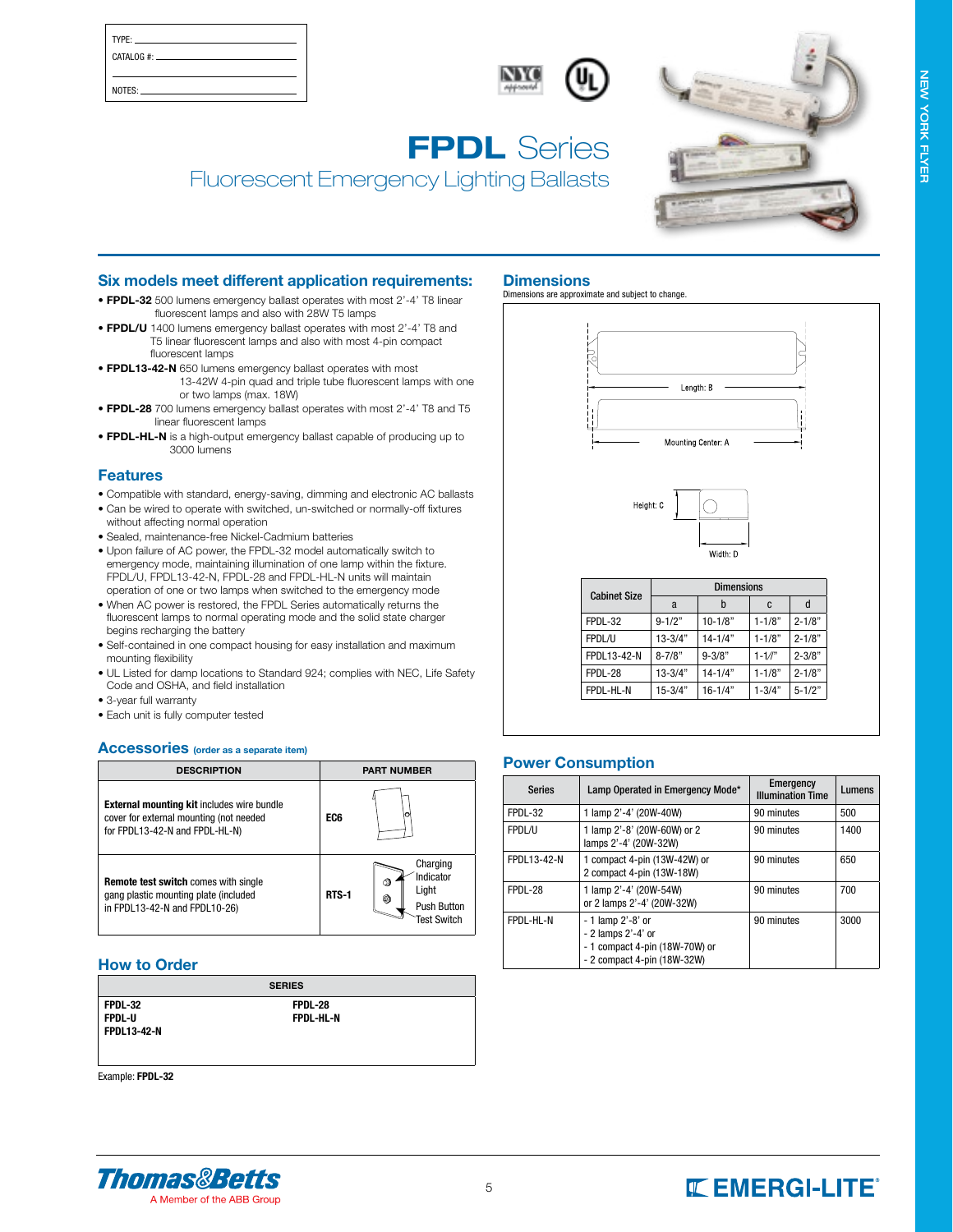

### CATALOG #: NOTES: NYC Approved Revelation<sup>™</sup> Series NEW & Improved Design THE UNSEEN SOLUTION Virtually Invisible Emergency Lighting

| TYPE: The contract of the contract of the contract of the contract of the contract of the contract of the contract of the contract of the contract of the contract of the contract of the contract of the contract of the cont<br>CATALOG #: |  |
|----------------------------------------------------------------------------------------------------------------------------------------------------------------------------------------------------------------------------------------------|--|
| NOTES: NOTES:                                                                                                                                                                                                                                |  |

The Revelation™ Series is architecturally designed for unobtrusive use in walls with cavity (dry wall with 4-inch studs) or un-insulated ceilings with horizontal beams or T-bar structures. In normal conditions (stand-by) the unit is completely concealed in the wall or ceiling. In case of power failure the door of the unit rotates open 180° and exposes the emergency lights (two high-efficiency MR16 lamps)

Once AC power returns or at the end of discharge period, the lights turn off and the door rotates closed automatically, driven by a patent-pending, energy storage circuit. If needed the backbox can be shipped separately.

#### Features

to illuminate the path of egress.

- Reliability: Each unit is fully computer-tested and aligned mechanically for optimum operation. The electrical parts (motor, electronic circuitry) carry a five-year warranty.
- The normally exposed parts of the unit (flat door and frame) are covered with a high-quality, powder coated textured off-white finish, which integrates well with most wall and ceiling paints. The surface finish can also be customized on site with paint, wallpaper or other coverings. The self-powered unit is contained in a heavy-duty galvanized steel back-box, concealed in the wall or ceiling and includes a combined test switch and pilot light, accessible through the frame. Special bar hangers for installation in sheet rock or T-bar ceilings are included in the package. The module includes the electrical junction box and is installed on the wall stud or ceiling beam with the help of a simple, U-shape bracket. Each unit comes standard with two (2) MR-16 halogen lamps, of specified power ranging from 12W to 50Watts each.
- 120/277 Vac, 60 Hz, 0.25/0.12 Amps

#### **Dimensions**

Dimensions are approximate and subject to change.



#### Unit Rating Chart

| <b>Sealed Maintenance-Free Battery Types</b> |                | Watts to 87-1/2 % of rated battery voltage |        |        |  |
|----------------------------------------------|----------------|--------------------------------------------|--------|--------|--|
|                                              | $1 - 1/2$ hrs. | 2 hrs.                                     | 4 hrs. | 8 hrs. |  |
| RTM40. RTN40                                 | 40             | 30                                         | 24     |        |  |
| RTM70. RTN70                                 | 70             | 50                                         | 40     | 24     |  |
| RTM100, RTN100                               | 100            | 70                                         | 50     | 40     |  |

#### Unit Selection Chart

| <b>Series</b>     | <b>Battery type/Capacity</b>                                                                                                                                                                                                                       | Lamp Wattage                                                                                                                                                                                                                                                                                                                      | <b>Options</b>                                                                                                                                                                                                                                                                                                                           |
|-------------------|----------------------------------------------------------------------------------------------------------------------------------------------------------------------------------------------------------------------------------------------------|-----------------------------------------------------------------------------------------------------------------------------------------------------------------------------------------------------------------------------------------------------------------------------------------------------------------------------------|------------------------------------------------------------------------------------------------------------------------------------------------------------------------------------------------------------------------------------------------------------------------------------------------------------------------------------------|
| $RT = Revelation$ | $M40 = 12V. 40W.$ Lead-Calcium<br>$M70 = 12V$ , 70W, Lead-Calcium<br>$M100 = 12V. 100W.$ Lead-Calcium<br>N40= 12V, 40W, Nickel-Cadmium<br>N70= 12V, 70W, Nickel-Cadmium<br>$N100 = 12V. 100W.$ Nickel-Cadmium*<br>*Not suitable for Damp Locations | $-2(12) = 12W$ each head<br>$-2(20) = 20W$ each head<br>$-2(35)$ = 35W each head<br>$-2(50)$ = 50W each head<br>$-2(20H) = 20W$ , high lumen output<br>$-2(35H) = 35W$ , high lumen output<br>$-2(50H) = 50W$ , high lumen output<br>$-2$ (LG) = 12V-4W, MR16 LED<br>$-2$ (LI) = 12V-5W, MR16 LED<br>$-2$ (LJ) = 12V-6W, MR16 LED | $AD =$ advanced diagnostic<br><b>ADNA</b> = advanced diagnostic, non-audible<br>$D1 =$ time delay 5 min<br>$D2$ = time delay 10 min<br>$D3$ = time delay 15 min<br>$DL =$ Damp Location*<br>$X =$ Backbox shipped seperate<br>$#$ = See note below<br>* DL (Damp location) 70w max for<br>Nickel-Cadmium 100W max Lead Calcium batteries |

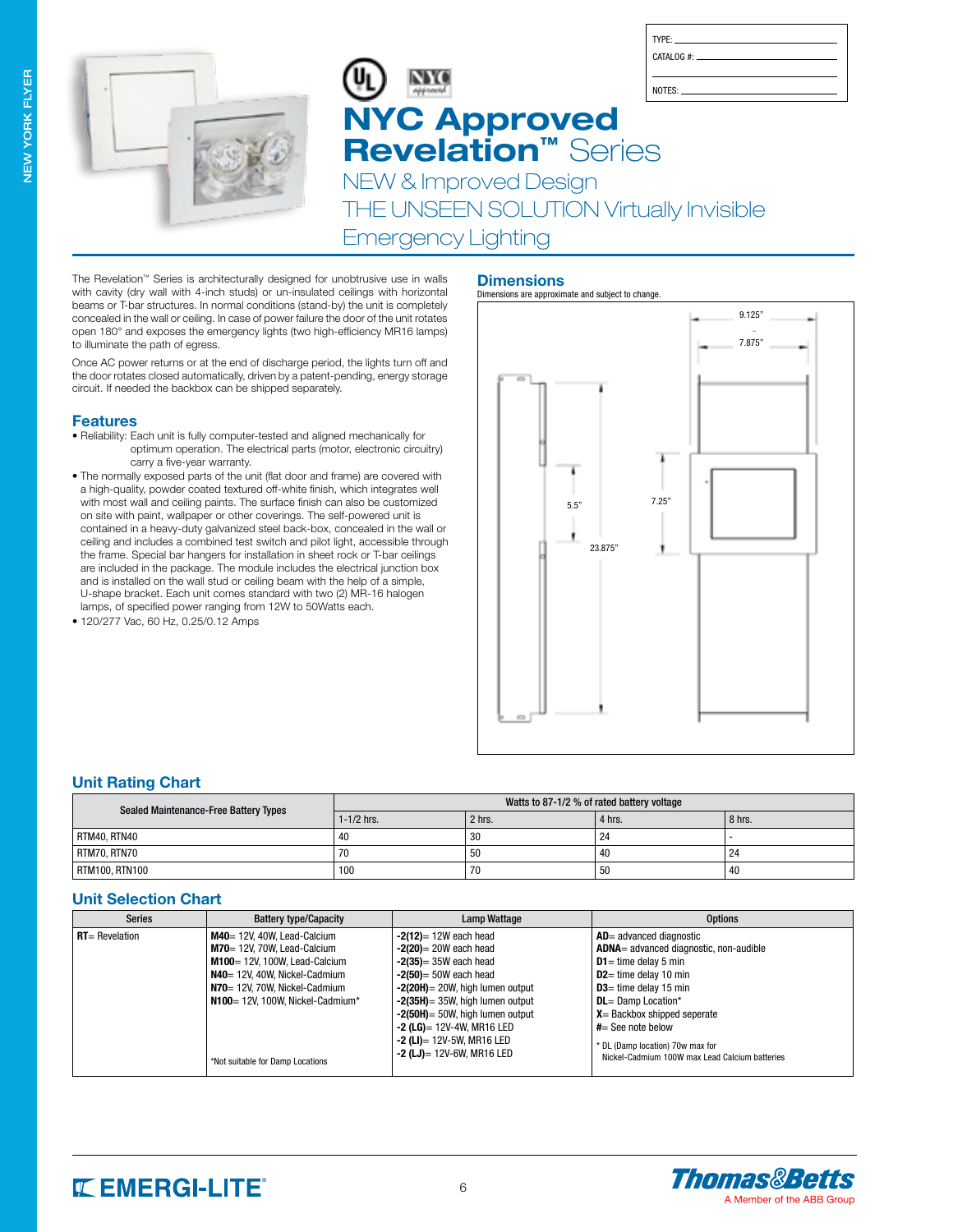| í      |
|--------|
| i      |
|        |
|        |
|        |
| í      |
|        |
|        |
|        |
|        |
|        |
|        |
|        |
| í      |
|        |
| i      |
|        |
| í      |
|        |
| i      |
|        |
|        |
|        |
| i      |
| í      |
|        |
| ۱      |
|        |
|        |
|        |
|        |
| ı      |
|        |
|        |
| í      |
|        |
|        |
|        |
| í      |
|        |
| í      |
|        |
|        |
|        |
|        |
| i      |
| í      |
|        |
|        |
|        |
| í      |
|        |
|        |
|        |
|        |
|        |
|        |
|        |
|        |
| ׇ֚֘֝֬  |
|        |
| í      |
| ۱      |
|        |
|        |
|        |
|        |
|        |
|        |
|        |
| i<br>I |
|        |
| í      |

| NOTES: NOTES: |
|---------------|



# **Mini-Revelation™ Series** The Unseen Solution Virtually Invisible Emergency Lighting



#### Features

- Each unit comes with two (2) MR16 halogen lamps or 2 MR16 style LED lamps
- The Self-Powered battery unit is contained in a heavy-duty galvanized steel back box that can be concealed in the wall or ceiling and includes a combined test switch and pilot light that is accessible through the frame
- The normally exposed parts of the unit (flat door and frame) are covered with a high-quality powder-coated, textured off-white finish that integrates well with most wall and ceiling paints. The surface finish can also be customized on site with paint, wallpaper or other coverings
- Power requirements: 120/277VAC, 60Hz, 0.25/0.12A
- PulsePlus Charger this automatic charger is built around a micro-processor integrated circuit. Circuit standard features include current limiting, temperature-compensated cut-off voltage, brownout transfer, low-voltage battery disconnect and battery lock out (prevents activation in DC mode until initial AC activation)
- The equipment includes an electrical junction box and can be installed on a wall stud or ceiling beam with a simple U-shape bracket
- AD or ADNA options include includes a Time Delay function. If needed, it can be enabled/disabled in the field or it can be preset at the factory by including the suffix AD-D\_ or ADNA-D
- CSA US Certified
- Evaluated to UL 924 Standard
- 5-year warranty on electrical parts (motor, electronic circuitry). Each unit is fully computer-tested and aligned mechanically for optimum operation Detailed warranty terms located at: www.emergi-lite.com/usa/files/EL\_Warranty.pdf

#### Accessories (order as a separate item)

| <b>DESCRIPTION</b>                      | <b>SUFFIX</b> |
|-----------------------------------------|---------------|
| Remote Test Switch (metal face plate)   | <b>RTS</b>    |
| Remote Text Switch (plastic face plate) | RTS-1         |

#### **Dimensions**

Dimensions are approximate and subject to change.



#### Unit Rating

| <b>Model</b>  |             | Watts to 87-1/2% of rated battery voltage* |       |       |  |  |  |
|---------------|-------------|--------------------------------------------|-------|-------|--|--|--|
|               | $1-1/2$ hrs | 2 hrs                                      | 3 hrs | 4 hrs |  |  |  |
| <b>MRT-40</b> | 40          | 30                                         |       |       |  |  |  |

\* National Electrical Code Specification

#### Power Consumption

| <b>Model</b> | <b>AC Input</b> | <b>Maximum</b>       |                    | Stand-By (Ni-Cd, NiMH)* |                    |
|--------------|-----------------|----------------------|--------------------|-------------------------|--------------------|
|              |                 | <b>Input Current</b> | <b>Input Power</b> | <b>Input Current</b>    | <b>Input Power</b> |
| MRT40        | <b>120VAC</b>   | 0.25A                | 30W                | 0.1A                    | <b>11W</b>         |
|              | 277VAC          | 0.12A                | 30W                | 0.05A                   | <b>11W</b>         |
| MRTG         | <b>120VAC</b>   | 0.95A                | 110W**             | -                       | -                  |
|              | 277VAC          | 0.45A                | 110W**             |                         | -                  |

\* Stand-by power consumption is 50% lower for Lead-Calcium batteries

\*\* Maximum power when equipped with 2 x 50W lamps (generator unit)

#### How to Order

| <b>SERIES</b>               | <b>BATTERY TYPE</b>                                                | <b>UNIT CAPACITY</b>       | <b>AC INPUT</b>                | <b>LAMP TYPE/WATTAGE</b>                                                                                                                                                                                                                                                                                                                 | <b>OPTIONS</b>                                                                                                                                                                                                                              |
|-----------------------------|--------------------------------------------------------------------|----------------------------|--------------------------------|------------------------------------------------------------------------------------------------------------------------------------------------------------------------------------------------------------------------------------------------------------------------------------------------------------------------------------------|---------------------------------------------------------------------------------------------------------------------------------------------------------------------------------------------------------------------------------------------|
| <b>Battery</b><br>Unit= MRT | M= Lead-Calcium<br>N= Nickel-Cadmium<br>$H$ = Nickel-Metal Hydride | $40 = 12V - 40W$           | <b>Blank</b> = 120/277VAC      | $-2(12) = 12W$ each head<br>$-2$ (20) = 20W each head<br>$-2$ (20H) = 20W, high lumen output<br>$-2$ (LG) = MR16 LED, 12V-4W<br>$-2$ (LI) = MR16 LED, 12V-5W<br>$-2$ (LJ) = MR16 LED, 12V-6W                                                                                                                                             | $-AD =$ Advanced Diagnostics (audible)*<br>-ADNA = Advanced Diagnostics (non-audible)*<br>$-D1 = Time$ Delay (5 minutes)<br>$-D2$ = Time Delay (10 minutes)<br>$-D3=$ Time Delay (15 minutes)<br>-DL= Damp Location (only MRTN40, MRTH40)** |
|                             |                                                                    |                            |                                |                                                                                                                                                                                                                                                                                                                                          | * AD & ADNA include a time delay feature that can be enable/<br>disable in the field or set by the factory<br>** Available on all models except Ni-Cd 100W                                                                                  |
| Generator<br>Unit= MRT      | $G =$ Remote AC generator                                          | <b>Blank</b> = Max. $100W$ | $1 = 120$ VAC<br>$2 = 277$ VAC | $-2(12) = 12W$ each head<br>$-2$ (20) = 20W each head<br>$-2$ (35) = 35W each head<br>$-2$ (50) = 50W each head<br>$-2$ (20H) = 20W, high lumen output<br>$-2$ (35H)= 35W, high lumen output<br>$-2$ (50H) = 50W, high lumen output<br>$-2$ (LG) $= 12V - 4W$ , MR16 LED<br>$-2$ (LI) = 12V-5W, MR16 LED<br>$-2$ (LJ) = 12V-6W, MR16 LED | -DL= Damp Location                                                                                                                                                                                                                          |

Example: MRTM40-2(20)-ADNA

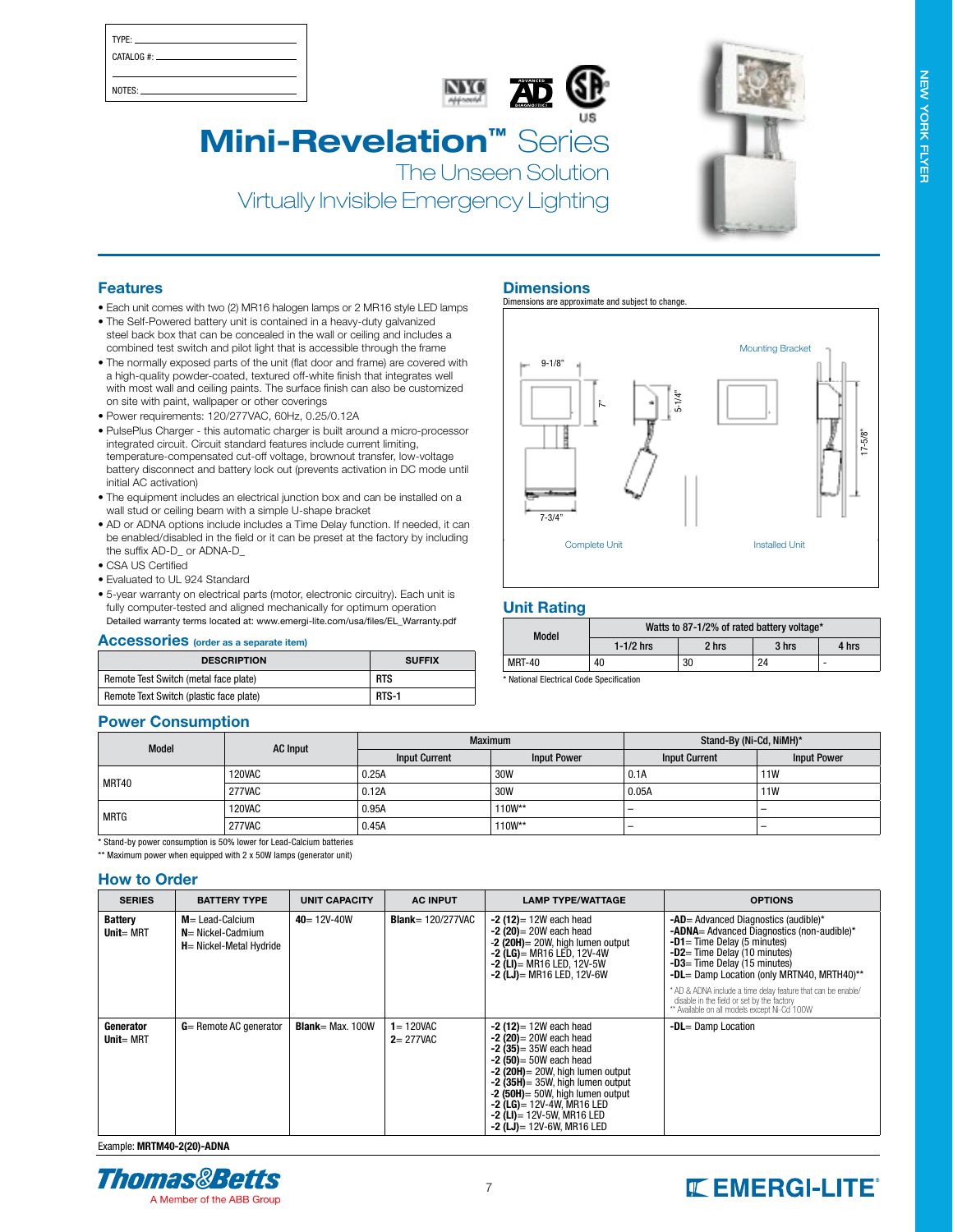





| TYPE: www.astronometer.com |
|----------------------------|
|                            |

## **Mini Inverter Series** Interruptible Unit Equipment

**Features** 

- Lamps operated: Incandescent, LED, fluorescent lamps and ballast combinations, including triac dimmable ballasts (consult factory if DALI dimming)
- Components: High-efficiency pure sine wave inverter (250W and up), temperature-compensated charger, 12V oversized Valve Regulated Lead-Acid (VRLA) battery
- Construction: 14-gauge (400W & 720W) or 18-Gauge (125W & 250W) steel housing
- Emergency lighting supplied from one convenient source
- Input/Output voltage 120V 60 Hz or 277V 60 Hz
- Replacable output fuse protection
- Line voltage allows for remote mounting of emergency fixtures at distances up to 1000 feet
- Low Voltage Battery Disconnect
- Unit comes standard with electronic lockout and brownout circuits
- Meets or exceeds all National Electrical Code and Life Safety Code Emergency Lighting Requirements UL924 Listed
- Cabinet in factory white semi-gloss powder-coat paint finish
- May accept load to its full capacity when load feature power factor of 0.9 for 250W model and 0.8 for 125, 400 and 720W model
- Standard auto-diagnostic, non-audible, Nexus® system interface optional with an improved minimum load lost detection of 10%
- Standard lighting control override for 0-10V dimming systems

#### Electrical Characteristics & Dimensions Note: For wiring diagram, please refer to the specification sheets.

#### **Highlights**

The Mini Inverter is a UL Listed stand-alone pure sine wave (250W and up) output inverter designed to provide power to designated emergency lighting fixtures. In a power loss situation, it will supply power from the onboard battery supply.

The Mini Inverter works in conjunction with incandescent, LED, and fluorescent fixture types and will automatically run switched, normallyon, or normally-off designated emergency fixtures.

The **Mini Inverter** is ideal for applications requiring an emergency source for lighting arrangements that utilize multiple lamp and fixture types and is available in surface mount and comes with a three year warranty and seven-year pro-rata battery warranty.

Detailed warranty terms located at: www.emergi-lite.com/usa/files/EL\_Warranty.pdf

#### Power Consumption And Unit Rating

| <b>MODEL</b>    |            | <b>AC SPECS</b>  |               |      | <b>EMERGENCY POWER</b><br><b>AVAILABLE FOR LOAD</b> |             |
|-----------------|------------|------------------|---------------|------|-----------------------------------------------------|-------------|
| <b>NUMBER</b>   |            |                  | <b>90 MIN</b> | 2H   | зн                                                  | 4H          |
| <b>EMIU-125</b> |            | $1.15/0.70$ Amps | 125W          | 83W  | 62W                                                 | 47W         |
| <b>EMIU-250</b> | 120/277VAC | 2.75 / 1.20 Amps | 250W          | 167W | 125W                                                | 94W         |
| <b>EMIU-400</b> |            | 4.60 / 2.00 Amps | 400W          | 300W | 200W                                                | <b>150W</b> |
| <b>EMIU-720</b> |            | 9.60 / 4.00 Amps | 720W          | 480W | 360W                                                | 270W        |

| <b>POWER</b>  | <b>SINE WAVE</b> | <b>INSTALLATION</b> | <b>CABINET DIMENSIONS</b> |       |      | <b>NO. OF BATTERY</b> | <b>TOTAL WEIGHT</b> | <b>WEIGHT W/O BATTERY</b> |
|---------------|------------------|---------------------|---------------------------|-------|------|-----------------------|---------------------|---------------------------|
| <b>RATING</b> |                  |                     | w"                        | н"    | D"   |                       | 120V & 277V         | 120V & 277V               |
| 125W          | Modified         | T-Bar               | 24"                       | 6.5"  | 8"   |                       | 50 lbs              | 22 lbs                    |
| 125W          | Modified         | Wall                | 16.5"                     | 12.2" | 7.3" |                       | 50 lbs              | 22 lbs                    |
| <b>250W</b>   | Pure             | Wall                | 27"                       | 12.2" | 7.3" | 2                     | $100$ lbs           | 45 lbs                    |
| 400W          | Pure             | Wall                | 24"                       | 10.5" | 20"  | 2                     | 150 lbs             | 65 lbs                    |
| 720W          | Pure             | Wall                | 24"                       | 14.5" | 20"  |                       | 220 lbs             | 95 lbs                    |

#### How to Order

| <b>SERIES</b> | <b>CAPACITY</b>                                                  | <b>VOLTAGE</b>                          | <b>DIAGNOSTIC FEATURE</b>                                                                                                                                             | <b>OPTIONS</b>                                                                                                                                                                          |
|---------------|------------------------------------------------------------------|-----------------------------------------|-----------------------------------------------------------------------------------------------------------------------------------------------------------------------|-----------------------------------------------------------------------------------------------------------------------------------------------------------------------------------------|
| EMIU          | $-125 = 125W$<br>$-250 = 250W$<br>$-400 = 400W$<br>$-720 = 720W$ | <b>BLANK</b> = 120/120VAC or 277/277VAC | -Blank = Advanced-Diagnostic, non-audible*<br>$-AD =$ Advanced-Diagnostic, audible*<br>-NEX= Nexus <sup>®</sup> wired<br>- <b>NEXRF</b> = Nexus <sup>®</sup> wireless | $-D1 =$ Time Delay (5 minutes)<br>$-D2$ = Time Delay (10 minutes)<br>$-D3=$ Time Delay (15 minutes)<br>-SAC= Service Alarm Contact*<br>$-T$ Recessed T-Bar mounting<br>(125W unit only) |
|               |                                                                  |                                         | * Minimum load required: 10% of unit capacity                                                                                                                         | * Service alarm contact (SAC) shall provide a<br>24V signal, the charger board will indicate<br>a fault by choosing a contact. Not available<br>with 720 capacity                       |

Example: EMIU-720



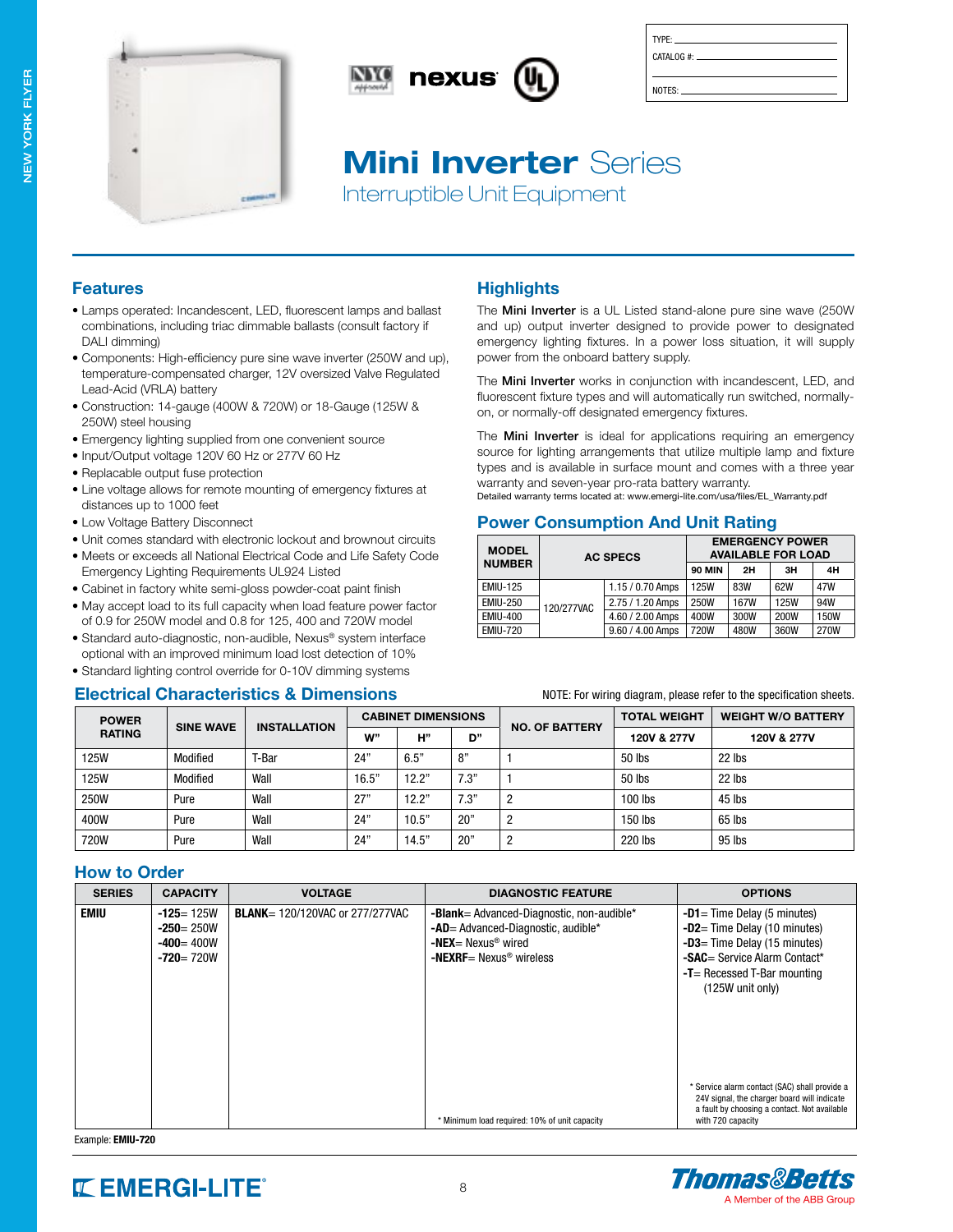## Low Capacity **Mini Inverter Series** Interruptible Unit Equipment



### **Highlights**

The Low Capacity Mini Inverter is a UL Listed, stand-alone pure sine wave output inverter designed to provide power to designated emergency lighting fixtures. In a power loss situation, it will supply power from the onboard battery supply.

The Low Capacity Mini Inverter works in conjunction with incandescent, LED, and fluorescent fixture types, and will automatically run switched, normally-on, or normally-off designated emergency fixtures.

The Low Capacity Mini Inverter is ideal for applications requiring an emergency source for lighting arrangements that utilize multiple lamp and fixture types. It is available in surface mount and T-grid (plenum rated). 3-year warranty and 7-year pro-rata battery warranty.

#### **Features**

- Operated lamps: Incandescent, LED, fluorescent and ballast combinations, including triac dimmable ballasts
- Components: True sinusoidal AC pulse width modulated design provides clean 60Hz. Emergency output
- "Soft Start" design reduces fixture inrush current and accepts load power factor range from 0.44 lead to 0.44 lag
- Construction: Heavy-duty steel cabinet. White powder paint coating provides scratch and corrosion resistance. Available for surface mount or T-grid installation (plenum rated)
- Emergency lighting supplied from one convenient source
- Input/output voltage: 120V 60 Hz or 277V 60 Hz
- Allows for remote mounting of emergency fixtures at distances of up to 1000 feet
- Maintenance-free Lead-Calcium battery
- Low voltage battery disconnect
- Unit comes standard with electronic lockout and brownout circuits
- Meets or exceeds all National Electrical Codes and Life Safety Codes or Life Safety Code Emergency Lighting Requirements
- Emergency Lighting Requirements UL924 Listed
- 3-year warranty and 7-year pro-rata battery warranty Detailed warranty terms located at: www.emergi-lite.com/usa/files/EL\_Warranty.pdf

### Power Consumption And Unit Rating

#### NOTE: For wiring diagram, please refer to the specification sheets.

| <b>MODEL NUMBER</b> | <b>INPUT RATING</b> | <b>EMERGENCY POWER AVAILABLE FOR LOAD (90 MIN)</b> |
|---------------------|---------------------|----------------------------------------------------|
| EMILC32             | 41 <sub>V</sub> A   | 32W                                                |
| EMILC55             | 64VA                | 55W                                                |

#### How to Order

| <b>SERIES</b> | <b>CAPACITY</b>                | <b>VOLTAGE</b>            | <b>BATTERY TYPE</b>         | <b>MOUNTING</b>                                                               |
|---------------|--------------------------------|---------------------------|-----------------------------|-------------------------------------------------------------------------------|
| <b>EMILC</b>  | $32 = 32W/NA$<br>$55 = 55W/NA$ | <b>BLANK</b> = 120/277VAC | <b>BLANK</b> = Lead-Calcium | -S= Surface mount housing<br>-T= Plenum rated ceiling<br>T-grid mount housing |
|               |                                |                           |                             |                                                                               |

Example: EMILC32-S





9